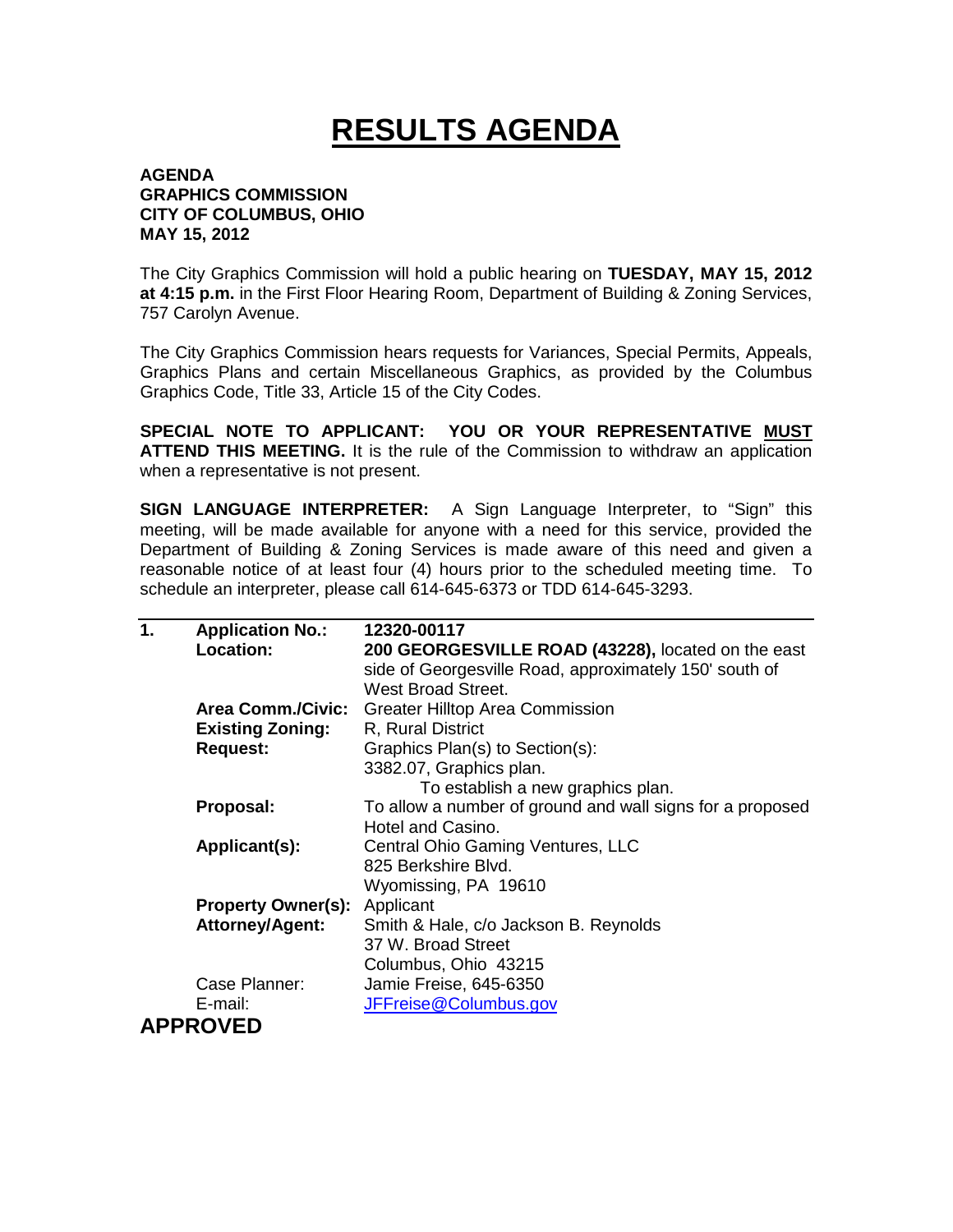| 2. | <b>Application No.:</b><br>Location: | 12320-00121<br>6410 SAWMILL ROAD (43235), located at the southeast<br>corner of Sawmill Road and Sawmill Place Blvd. |
|----|--------------------------------------|----------------------------------------------------------------------------------------------------------------------|
|    | <b>Area Comm./Civic:</b>             | Far Northwest Area Commmission                                                                                       |
|    | <b>Existing Zoning:</b>              | CPD, Commercial Planned Development District                                                                         |
|    | <b>Request:</b>                      | Variance(s) to Section(s):                                                                                           |
|    |                                      | 3377.10, Permanent on-premises ground signs.                                                                         |
|    |                                      | To allow a second permanent ground sign directed                                                                     |
|    |                                      | to the same street.                                                                                                  |
|    | Proposal:                            | To allow two ground signs on one parcel directed to the                                                              |
|    |                                      | same street.                                                                                                         |
|    | Applicant(s):                        | RCO Limited, c/o Tim McCarthy                                                                                        |
|    |                                      | 1062 Ridge Street                                                                                                    |
|    |                                      | Columbus, Ohio 43215                                                                                                 |
|    |                                      | <b>Property Owner(s):</b> Drexel Delaware Sawmill Holdings, LLC                                                      |
|    |                                      | 191 W. Nationwide Blvd.                                                                                              |
|    |                                      | Columbus, Ohio 43215                                                                                                 |
|    | <b>Attorney/Agent:</b>               | M+A Architects, c/o Kirk Paisley                                                                                     |
|    |                                      | 775 Yard Street, Suite 325                                                                                           |
|    |                                      | Columbus, Ohio 43212                                                                                                 |
|    | Case Planner:                        |                                                                                                                      |
|    |                                      | Jamie Freise, 645-6350                                                                                               |
|    | E-mail:                              | JFFreise@Columbus.gov                                                                                                |
|    | <b>APPROVED</b>                      |                                                                                                                      |

## **3. Application No.: 12320-00120 Location: 1401 BETHEL ROAD (43220),** at the southeast corner of Godown & Bethel Rds. Area Comm./Civic: Northwest Civic Association<br>**Existing Zoning:** C-4, Commercial **Existing Zoning: Request:** Variance(s), Special Permit or Graphics Plan 3372.806, Graphics. To permit the installation of automatic, changeablecopy gas price signs on an existing ground sign. **Proposed Use:** To install face replacements and automatic, changeablecopy gas price signs on an existing ground sign. **Applicant:** Roger Nash; c/o Withers Design Group 1250 Chambers Rd. Columbus, Ohio 43212<br>Certified Oil Corp. **Property Owner:** 949 King Ave. Columbus, Ohio 43212 Attorney/Agent:<br>Case Planner: **Case Planner:** Dave Reiss, 645-7973 **E-mail:** DJReiss@Columbus.gov **APPROVED**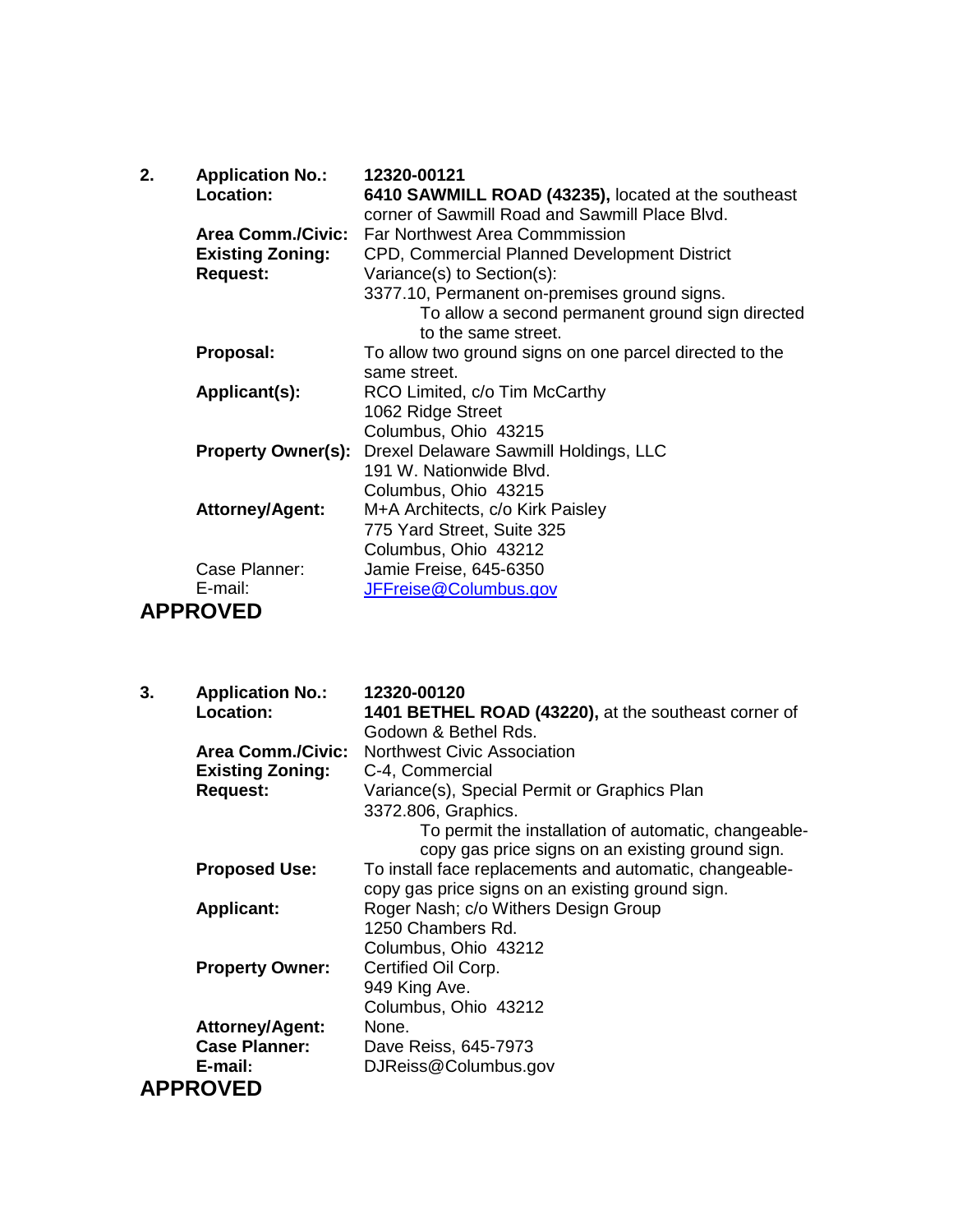| 4. | <b>Application No.:</b><br>Location: | 12320-00131<br>632 PARK STREET (43215), at the southeast corner of |
|----|--------------------------------------|--------------------------------------------------------------------|
|    |                                      | Russell St. & Park St.                                             |
|    | <b>Area Comm./Civic:</b>             | Victorian Village Commission                                       |
|    | <b>Existing Zoning:</b>              | <b>CPD, Commercial Planned District</b>                            |
|    | <b>Request:</b>                      | Miscellaneous Graphics Commission Action                           |
|    |                                      | 3375.12, Graphics requiring graphics commission                    |
|    |                                      | approval.                                                          |
|    |                                      | To permit the display of a 72 sq. ft. promotional                  |
|    |                                      | banner for 6 months.                                               |
|    | <b>Proposed Use:</b>                 | To display a promotional banner for a building displaying a        |
|    |                                      | collection.                                                        |
|    | <b>Applicant:</b>                    | The Pizzuti Companies                                              |
|    |                                      | Two Miranova Pl.; Suite 800                                        |
|    |                                      | Columbus, Ohio 43215                                               |
|    | <b>Property Owner:</b>               | Pizzuti Short North, L.L.C.                                        |
|    |                                      | Two Miranova Pl.; Suite 800                                        |
|    |                                      | Columbus, Ohio 43215                                               |
|    | <b>Attorney/Agent:</b>               | Michael T. Shannon; c/o Crabbe, Brown & James                      |
|    |                                      | 500 S. Front St.; Suite 1200                                       |
|    |                                      | Columbus, Ohio 43215                                               |
|    | <b>Case Planner:</b>                 | Dave Reiss, 645-7973                                               |
|    | E-mail:                              | DJReiss@Columbus.gov                                               |
|    | <b>APPROVED</b>                      |                                                                    |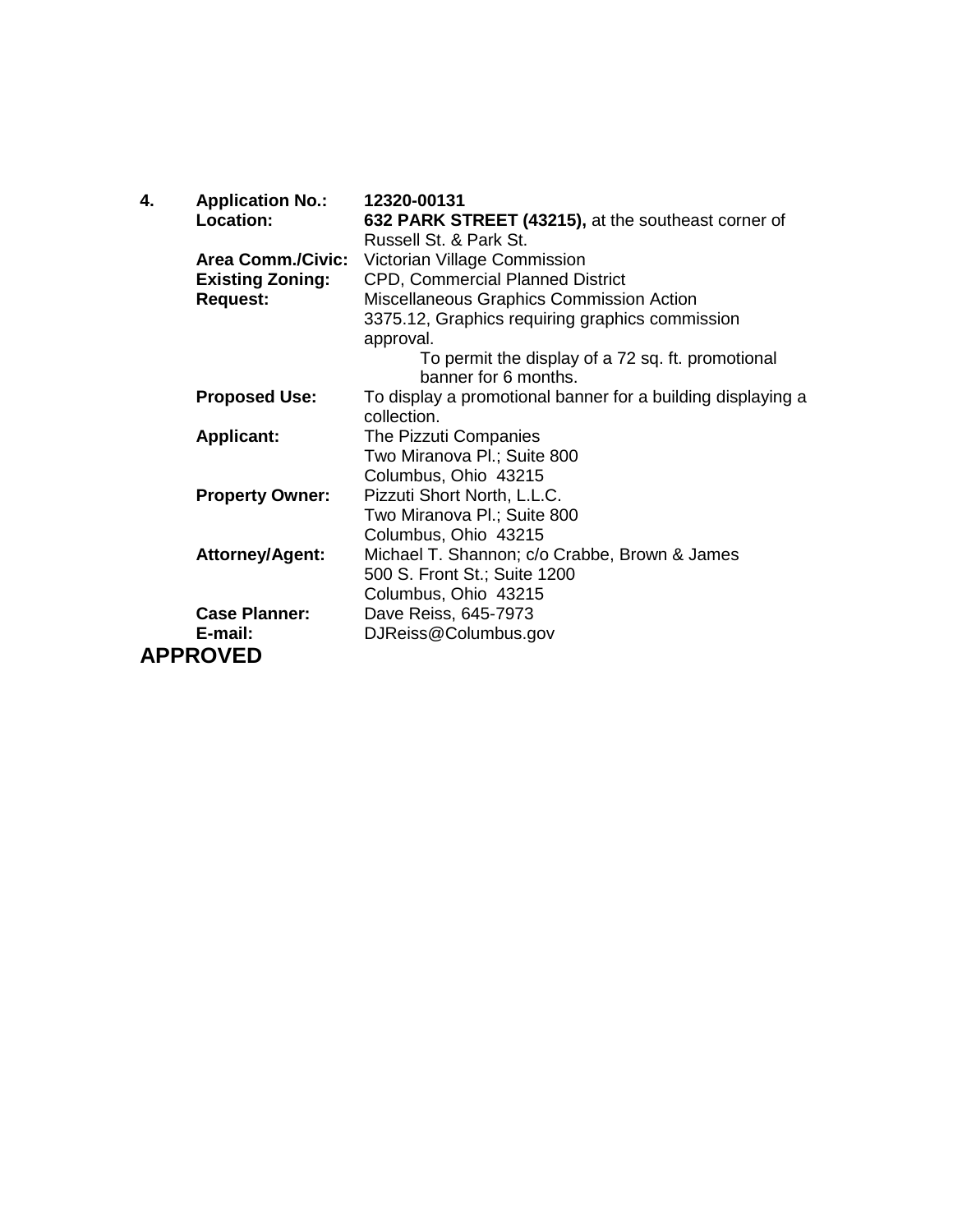| 5. | <b>Application No.:</b><br>Location: | 12320-00203                                                                                                    |
|----|--------------------------------------|----------------------------------------------------------------------------------------------------------------|
|    |                                      | 2121 VELMA AVENUE (43211), along the southwest<br>corridor of Silver Dr. & Velma Ave. at the terminus of       |
|    |                                      | Hiawatha Park Dr.                                                                                              |
|    | <b>Area Comm./Civic:</b>             | South Linden Area Commission                                                                                   |
|    | <b>Existing Zoning:</b>              | R-1, Residential                                                                                               |
|    | <b>Request:</b>                      | <b>Graphics Plan</b><br>3375.12, Graphics requiring graphics commission                                        |
|    |                                      | approval.                                                                                                      |
|    |                                      | To develop a comprehensive graphics plan.                                                                      |
|    | <b>Proposed Use:</b>                 | To develop a comprehensive graphics plan to replace all                                                        |
|    |                                      | existing graphics plans and miscellaneous graphics                                                             |
|    |                                      | commission actions.                                                                                            |
|    | <b>Applicant:</b>                    | Crew Soccer Stadium Limited Liability Company                                                                  |
|    |                                      | 2121 Velma Ave.<br>Columbus, Ohio 43211                                                                        |
|    | <b>Property Owner:</b>               | State of Ohio Expositions Commission                                                                           |
|    |                                      | 717 E. 17th Ave.                                                                                               |
|    |                                      | Columbus, Ohio 43211                                                                                           |
|    | <b>Attorney/Agent:</b>               | Jameel S. Turner; c/o Bailey Cavalieri, L.L.C.                                                                 |
|    |                                      | 10 W. Broad St., Suite 2100                                                                                    |
|    | <b>Case Planner:</b>                 | Columbus, Ohio 43215                                                                                           |
|    | E-mail:                              | Dave Reiss, 645-7973<br>DJReiss@Columbus.gov                                                                   |
|    | <b>APPROVED</b>                      |                                                                                                                |
|    |                                      |                                                                                                                |
|    |                                      |                                                                                                                |
| 6. | <b>Application No.:</b><br>Location: | 12320-00089                                                                                                    |
|    |                                      | 1256 RAND AVE. (43227), located at the northwest and<br>northeast corner of Rand Avenue and Livingston Avenue. |
|    | <b>Area Comm./Civic:</b>             | None                                                                                                           |
|    | <b>Existing Zoning:</b>              | AR-1, Apartment Residential District                                                                           |
|    | <b>Request:</b>                      | Miscellaneous Graphics Permti & Variance(s) to                                                                 |
|    |                                      | Section(s):                                                                                                    |
|    |                                      | 3375.11, Graphics requiring a temporary or miscellaneous<br>permit.                                            |
|    |                                      | To install 3 temporary real estate signs.                                                                      |
|    |                                      | 3377.29, Temporary real estate signs.                                                                          |
|    |                                      | To display more than one temporary real estate                                                                 |
|    |                                      | sign directed to each street and to increase the                                                               |
|    |                                      | allowable size from 32 sq.ft. to 114 saq.ft.                                                                   |
|    | Proposal:                            | To install three (3), 114 sq.ft. temporary real estate signs                                                   |
|    | Applicant(s):                        | for a period of 18 months for an apartment complex.<br>Joshua McDowell                                         |
|    |                                      | 1526 Rand Ave.                                                                                                 |
|    |                                      | Columbus, Ohio 43227                                                                                           |
|    | <b>Property Owner(s):</b>            | Yona Edelkopf                                                                                                  |
|    |                                      | 80 S. Chesterfield Road                                                                                        |
|    |                                      | Columbus, Ohio 43209                                                                                           |
|    | <b>Case Planner:</b><br>E-mail:      | Jamie Freise, 645-6350<br>JFFreise@Columbus.gov                                                                |